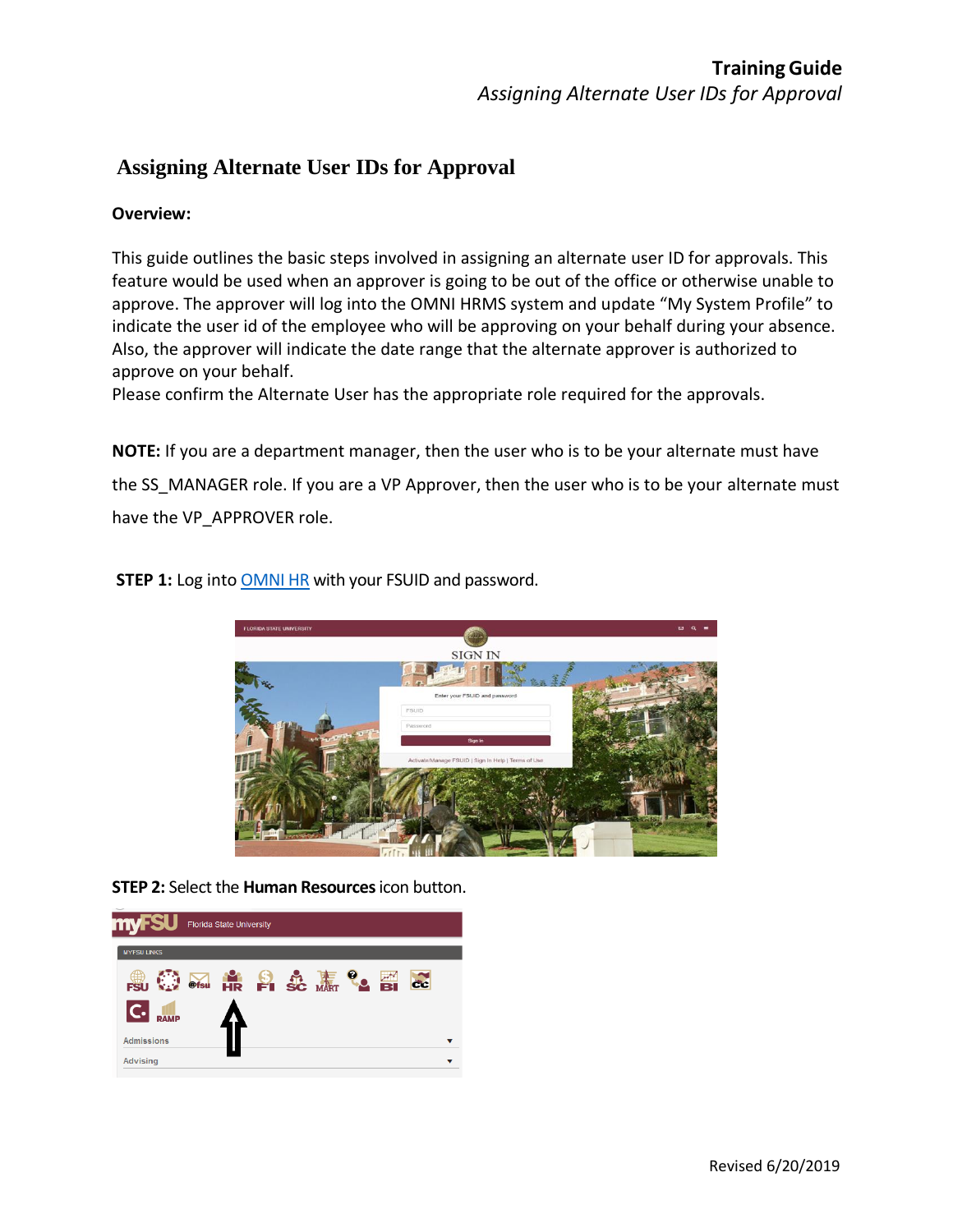**STEP 3:** Click on the circle with the diamond, then click on My System Profile which is at the bottom of the list.

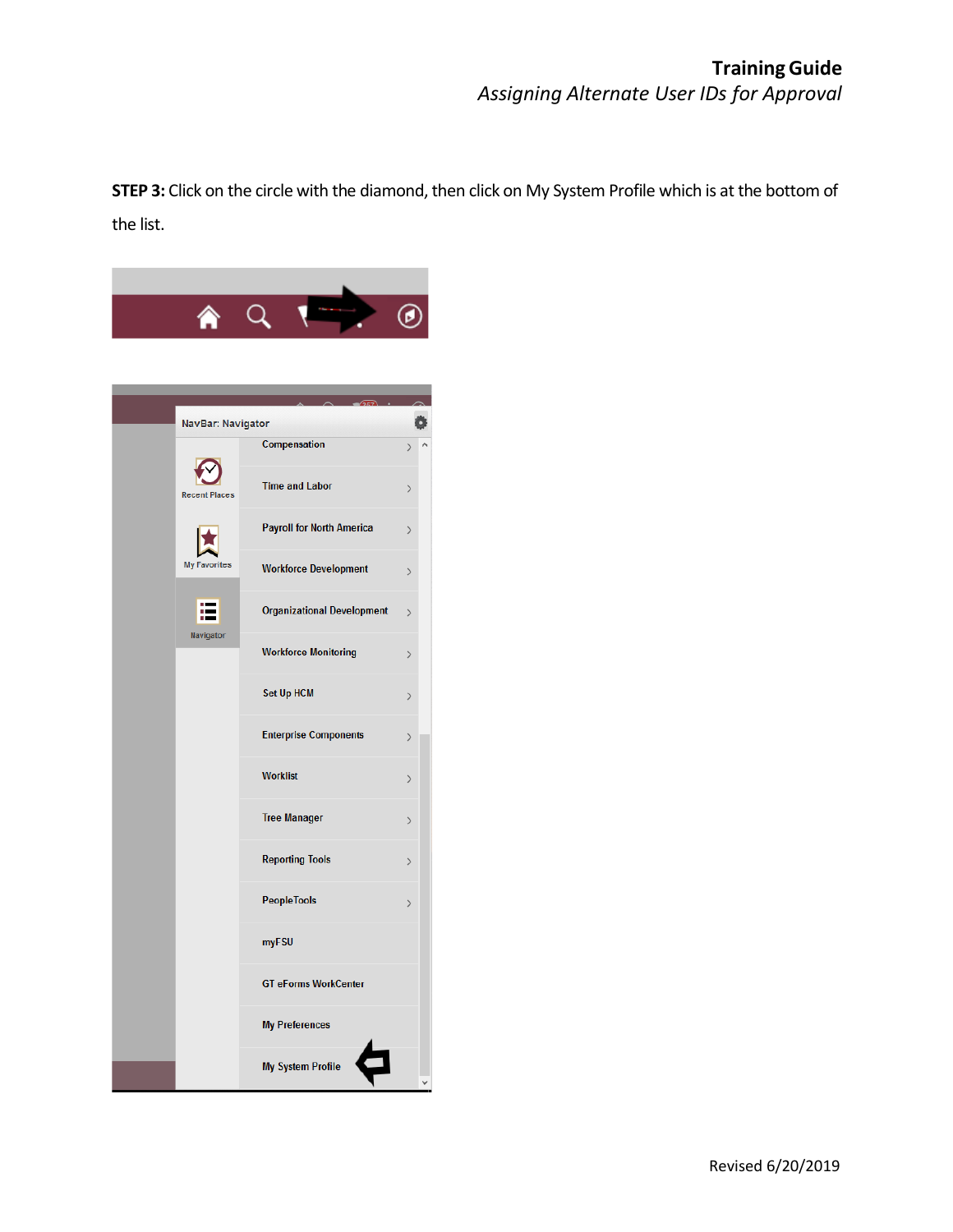**STEP 4:** Click the Alternate User ID Look up button. Select the desired Search by Method, Click the search by list.

| <b>General Profile Information</b>                                                                    |                      |   |                       |   |  |  |  |  |
|-------------------------------------------------------------------------------------------------------|----------------------|---|-----------------------|---|--|--|--|--|
| <b>Sue Andres</b>                                                                                     |                      |   |                       |   |  |  |  |  |
| <b>Password</b>                                                                                       |                      |   |                       |   |  |  |  |  |
| <br>Change password<br>Change or set up forgotten password help                                       |                      |   |                       |   |  |  |  |  |
| My preferred language for PIA web pages is: English                                                   |                      |   |                       |   |  |  |  |  |
| My preferred language for<br>reports and email is                                                     | English              |   |                       |   |  |  |  |  |
| <b>Currency Code</b>                                                                                  | Q                    |   |                       |   |  |  |  |  |
| <b>Default Mobile Page</b>                                                                            |                      |   |                       | Q |  |  |  |  |
| If you will be temporarily unavailable, you can select an alternate user to receive<br>your routings. |                      |   |                       |   |  |  |  |  |
| <b>Alternate User ID</b>                                                                              |                      |   |                       | Q |  |  |  |  |
| <b>From Date</b>                                                                                      |                      | m | (example: 12/31/2000) |   |  |  |  |  |
| <b>To Date</b>                                                                                        |                      | m | (example: 12/31/2000) |   |  |  |  |  |
| <b>⊡</b> Email User<br>Miscellaneous User Links                                                       | $\vee$ Worklist User |   |                       |   |  |  |  |  |

**STEP 5:** For the purpose of this example, click Description option. Enter the desired employee's last name into the begins with field. Click the Look Up button. Then select the employee link from the Search Results list.

| <b>Look Up Alternate User ID</b> |                                                     |      |  |  |  |
|----------------------------------|-----------------------------------------------------|------|--|--|--|
| Search by:                       | Description $\vert \mathbf{v} \vert$<br>begins with | Help |  |  |  |
| Search                           | <b>Advanced Lookup</b><br>Cancel                    |      |  |  |  |